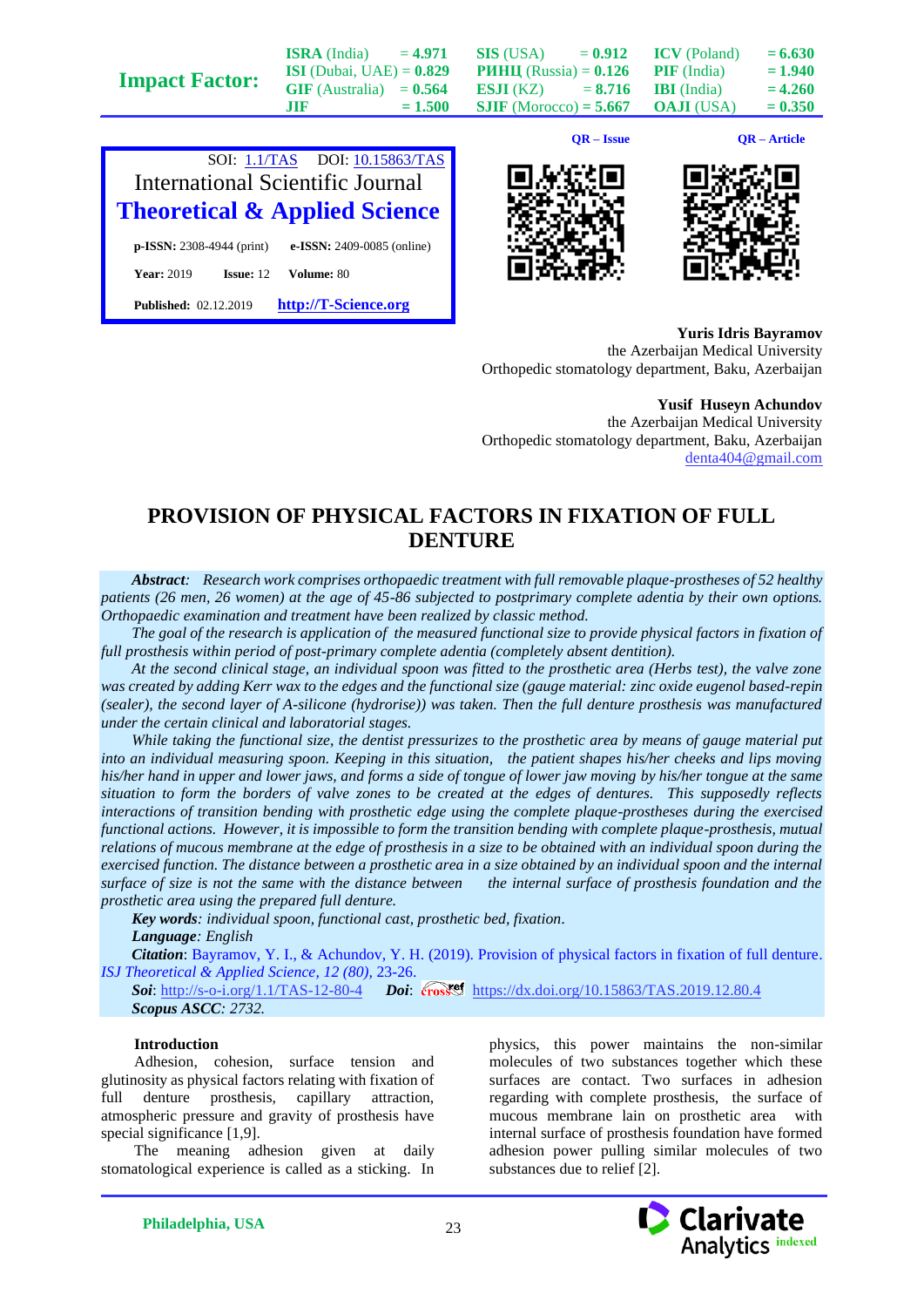|                       | <b>ISRA</b> (India)                                                                   | $= 4.971$ SIS (USA) $= 0.912$ ICV (Poland)  |  | $= 6.630$ |
|-----------------------|---------------------------------------------------------------------------------------|---------------------------------------------|--|-----------|
| <b>Impact Factor:</b> | <b>ISI</b> (Dubai, UAE) = $0.829$ <b>PIIHII</b> (Russia) = $0.126$ <b>PIF</b> (India) |                                             |  | $= 1.940$ |
|                       | GIF (Australia) = $0.564$ ESJI (KZ) = $8.716$ IBI (India)                             |                                             |  | $= 4.260$ |
|                       | $\overline{\text{M}}$                                                                 | $= 1.500$ SJIF (Morocco) = 5.667 OAJI (USA) |  | $= 0.350$ |

Cohesion is power that keeps molecules of oral rinse together. Since oral rinse is a layer between the mucosa and the prosthesis foundation, the pulling of the molecules that form oral rinse to each other is resulted in the mutually adhesion of two substances (the internal surface of the mucosa and the foundation of prosthesis) by effect of the adhesion force [2,9].

Cohesion forces on surface of liquids shape the position named as surface tension. Surface tension is a force formed along one line on liquid. A force of surface tension and the moistening ability of surface are correlative factors to form a force of surface tension. According the studies held the highest surface tension force in liquids is mercury in 475 dyn/cm at ambient temperature. Surface tension force of oral rinse is averagely at limit of 52.862.6 dyn/sm. Surface tension index of water at ambient temperature (20°C) is 72,75 dyn/sm. The spread (dissemination) of liquid over the solid object is indicated by measuring angle of contact between liquid and surface of solid object and expressed as ergs/sm². The more the liquid moistens the solid object moistens, the smaller the angle of contact. Its angle of contact becomes 0° while moistening the object. The angle of contact is 75° at initial contact of oral rinse with prosthesis foundation. It's thereabout as a state of water though oral rinse in contact with acryl foundation lasts one hour, the angle of contact falls down 68°. Said differently, the moistening ascends more [9].

To ensure that the fixation that surface tension force formed becomes quality, oral rinse between the prosthesis foundation and prosthetic area shall be thin and endurable. Otherwise stated, the prosthesis foundation shall be complete negative of prosthetic bed, there should not be any cavity between them. To the opinion of Schultz (1921), adhesion, cohesion and surface tension forces become maximum when the thickness of oral rinse between prosthesis foundation and prosthetic area is minimum (10 microns) [2,9].

Capillary attraction –is a force that the liquid surface has risen and sunk, and formed as a result of surface tension. This is called meniscus in regardless of surface shape. Being the meniscus in risen and sunk shape is related with a moistening ability of solid object [1].

The Earth Planet is surrounded by air stratum named as atmosphere. The thickness of this layer is to 10 km. The stratum or layer of 10 km formed air molecules makes certain pressure on every object all over the world. This pressure is 1033gr per every sm<sup>2</sup> at sea level and this is equal to the pressure formed by of mercury column at 760 mm. Atmospheric pressure is clarified in a such way. The pot filled with water to overflowing, without any air remained inside is covered with paper. The pot is reversed without swinging over. Water is not flown over and poured down. The reason that the outdoor air pressure pushes the paper up, so that the water is not flown down because the pressure is more than gravity of water

inside the pot under this pressure. If there is any distant gap between the edge of pot and the paper, the balance will be disturbed and the water will be overflown. The core issue to apply this case for complete denture prosthesis is to cover or to tap the edges of prosthesis hermetically to ensure that oral rinse and air bubbles are not moved in [9].

Preparing full prosthesis heavily and its basis thick by various methods may exercise negative effect on other adhesive forces, break fixation of prosthesis. However the denture prosthesis shall be made in conformity with standard requirements. Besides anatomic factors in fixation of prosthesis having complete plaque, physical factors are those which play the main role. In order to common principles, the role of physical factors in fixation of dentures starts after measuring the size from the prosthetic area and preparing construction of prosthesis over them by achieving models or samples due to clinical and laboratorial stages. The internal surface of foundation in construction of prosthesis reflects the relief of prosthetic area, makes allowance for physical factors to provide fixation of prosthesis. Several researching works on advancement of methods have been implemented to provide fixation of the complete plaque-prosthesis [5,6,7,8].

However, in spite of these, to preserve the mutual relations between tissues in lower jaw and upper jaw in which they get in contact, and prosthesis foundation of the complete plaque-prosthesis are in physiological restrictions (borders), to prevent from transition to pathological conditions [3,4] are still considered actual and unsolved problems of stomatology.

The **goal** of the conducted research is consisted of studying the measured functional size to provide physical factors in fixation of full prosthesis within period of post-primary complete adentia (completely absent dentition).

# **Material and method**

Research work comprises orthopaedic treatment with full removable plaque-prostheses of 52 healthy patients (26 men, 26 women) at the age of 45-92 subjected to postprimary complete adentia by their own options. Orthopaedic examination and treatment have been realized by classic method. Atrophic degree of prosthetic area was Schroder I grade at upper jaw (maxillary bone) of 32 patients, Schroder II grade at 20 patients. Atrophic degree in lower jaw (mandibular bone) was Keller I grade at 30 patients and Keller II at 22 patients. Prosthetic area mobility of mucous membrane became the I grade at upper jaw of 35 patients and lower jaw of 31 patients, the II grade at upper jaw of 17 patients and at lower jaw of 21 patients according to Supple classification. We did not include the other grades to make sure that these fail to have negative impact on our results for the cause of majority of atrophic changes into prosthetic area. At

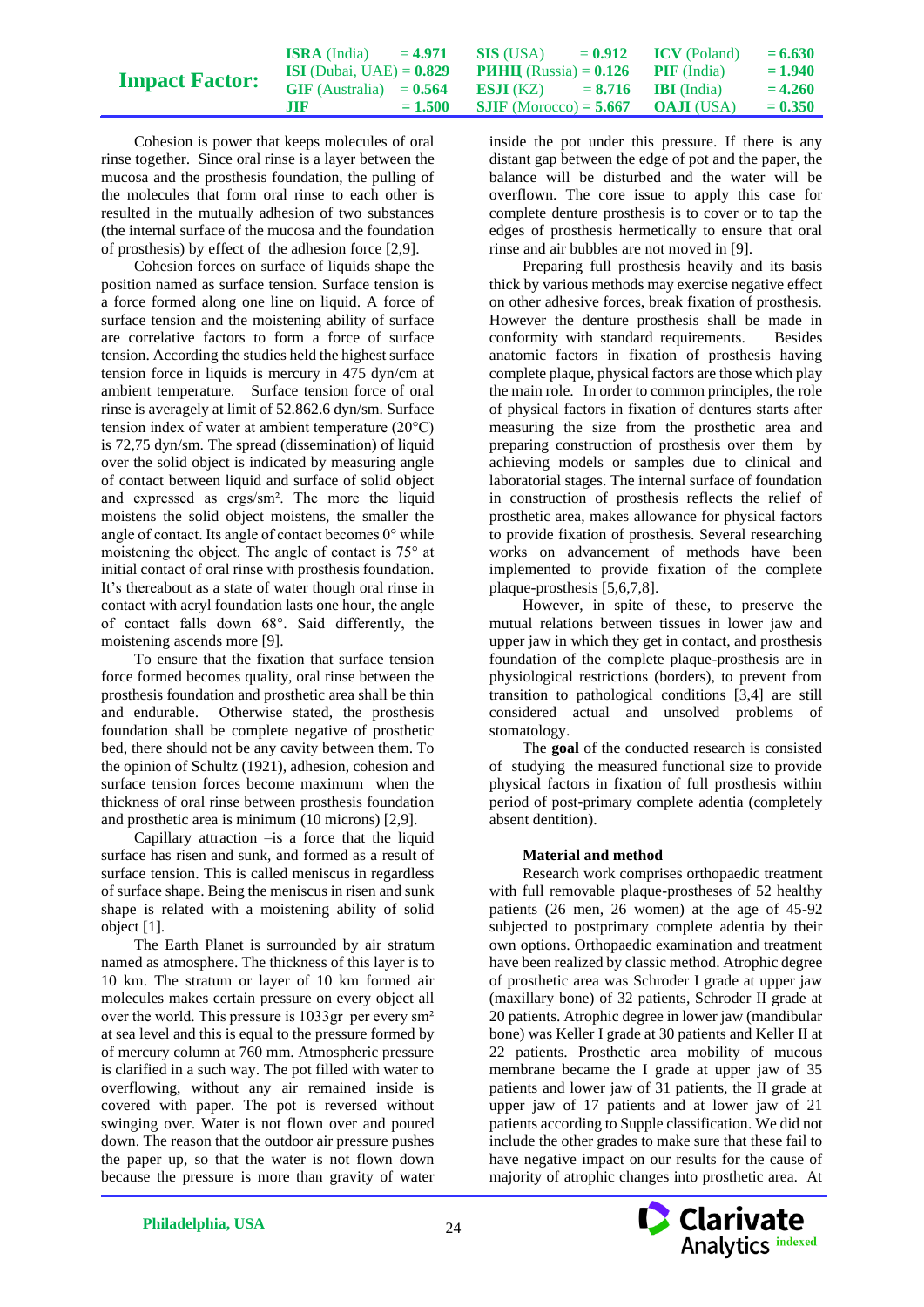|                       | <b>ISRA</b> (India) = 4.971 <b>SIS</b> (USA) = $0.912$ <b>ICV</b> (Poland)           |           |                                                 |  | $= 6.630$ |
|-----------------------|--------------------------------------------------------------------------------------|-----------|-------------------------------------------------|--|-----------|
| <b>Impact Factor:</b> | <b>ISI</b> (Dubai, UAE) = $0.829$ <b>PIHII</b> (Russia) = $0.126$ <b>PIF</b> (India) |           |                                                 |  | $= 1.940$ |
|                       | $GIF$ (Australia) = $0.564$                                                          |           | <b>ESJI</b> (KZ) $= 8.716$ <b>IBI</b> (India)   |  | $= 4.260$ |
|                       | .HF                                                                                  | $= 1.500$ | <b>SJIF</b> (Morocco) = <b>5.667 OAJI</b> (USA) |  | $= 0.350$ |

the second clinical stage, an individual spoon was fitted to the prosthetic area (Herbs test), the valve zone was created by adding Kerr wax to the edges and the functional size (gauge material: zinc oxide eugenol based-repin (sealer), the second layer of A-silicone (hydrorise)) was taken. Then the full denture prosthesis was manufactured under the certain clinical and laboratorial stages.

After wearing and using the dentures for a period of one, six months, the relief coincidence of physical fixation factors with the functional size that we measured was studied putting the second layer of Asilicone (hydrorise) gauge material over the internal surface of prosthesis foundation by wearing into mouth. It was mathematically worked out.

#### **Conclusions and their discussions**

It is possible to explain the provision of physical factors in respect with fixation of full denture prostheses as a sample of interactions of two vitreous<br>plagues (boards) at equal sizes. There is plaques (boards) at equal sizes. proportionality between magnitude of vitreous plaque and adhesion force. Here the main condition is the age of vitreous plaques and distance between them to be equally minimal. In other sense, the bigger the vitreous plaques and more suitable the surfaces, it will be harder to divide them. This large area in full dentures is to be as they will not prevent the functional mobility of the surrounding tissues. Otherwise, the surrounding tissues will fracture the function of prosthesis. Here one of the prostheses is a prosthetic areas, the other is an internal surface of prosthesis foundation. Their coincidence is subject to the measured functional size, the one that moistens is oral rinse. The prepared denture prosthesis was checked and delivered to a patient, after using for a month the prosthesis foundation was washed and drained. The second layer of A-silicone (hydrorise) gauge material was placed inside as a thin coat, it was worn into a patient's jaw and was asked for the patient to act as he, she can unless it hardens. Denture prosthesis was removed from mouth after accomplishing the polymerization period of gauge (measuring) material. It was drained and examined clinically. Transition bending of upper jaw dentures, postdam area and thickness of gauge material at back 2/3 part of palatal area were 5-7mm; at front 2/3 of the upper part of alveolar protrusion were 0.2-0.5 mm, at back 1/3 part were 3-4 mm, on the slope it was recorded 2-3 mm. Transition bending of lower jaw dentures, thickness of gauge material in sublingual area were 5-8 mm, at front 2/3 of the upper part of alveolar protrusion were 0.3-0.6 mm, at back 1/3 part were 3-5 mm and these were 2-4 mm on the slope. It implies that all of dentures were corrected relating with the traumatic damages caused in transition bending, the upper part of alveolar protrusion and the slope, the taken measure restrictions were destroyed. Adaptation of all patients for whom prostheses were made, to full denture

prosthesis was complete in the third period of adaptation.

After using for six months, the patients were taken to clinical examination again, the prosthesis foundation was washed and drained. The second layer of A-silicone (hydrorise) gauge material was placed inside as a shape of thin coat, it was worn into a patient's jaw and was asked for the patient to act as he, she can unless it hardens. Denture prosthesis was removed from mouth after accomplishing the polymerization period of gauge (measuring) material. It was drained and examined clinically. Transition bending of upper jaw dentures, postdam area and thickness of gauge material at back 2/3 part of palatal area were 5-8 mm; at front 2/3 of the upper part of alveolar protrusion were 0.2 mm, at back 1/3 part were 4-7 mm, on the slope it was recorded 2-4 mm. Transition bending of lower jaw dentures, thickness of gauge material in sublingual area were 4-7 mm, at front 2/3 of the upper part of alveolar protrusion were 0.2 mm, at back 1/3 part were 3-6 mm and these were 2-3 mm on the slope.

To maintain the mutual relations between tissues of prosthetic areas in lower jaw and upper jaw which they get in contact, and prosthesis foundation of the complete plaque-prosthesis to be within scope of physiological restrictions (borders), to prevent from transition to pathological conditions depend on effectiveness of the size taken from prosthetic area. This is, in turn, meant that the physical factors ensuring the fixation of prosthesis have been provided.

When a dentist take the functional size from the completely teeth-free jaws, the dentist carries out definite actions actively, the patient does passively to make ensure that the relief of transition bending reflects on size while pressuring to the prosthetic area with a material placed into an individual measuring spoon. These functional actions as if will be fitted to the relief in where the denture generated with prosthesis foundation and prosthetic edge of transition bending when the patient uses denture. But the pressure that the dentist exercised over the prosthetic area by his/her measuring spoon will never be the same with the pressure applied over the prosthetic area by the denture which patient used during different functional actions. Pressurizing the size, we allegedly think that the pressure exerted to prosthetic area by virtue of prosthetic construction will be equal to the pressure that we put onto our individual spoon (repin, a correcting layer of the polymerized gauge material) taking a size when our patient, for whom we made denture, implements different functions.

It is impossible to reflect the prosthetic area at prosthesis foundation and all actions of transition bending t the measuring edge while taking the size by carrying out different functional actions by a gauge material put into an individual spoon. Because it is not available to make reflection of all functional actions